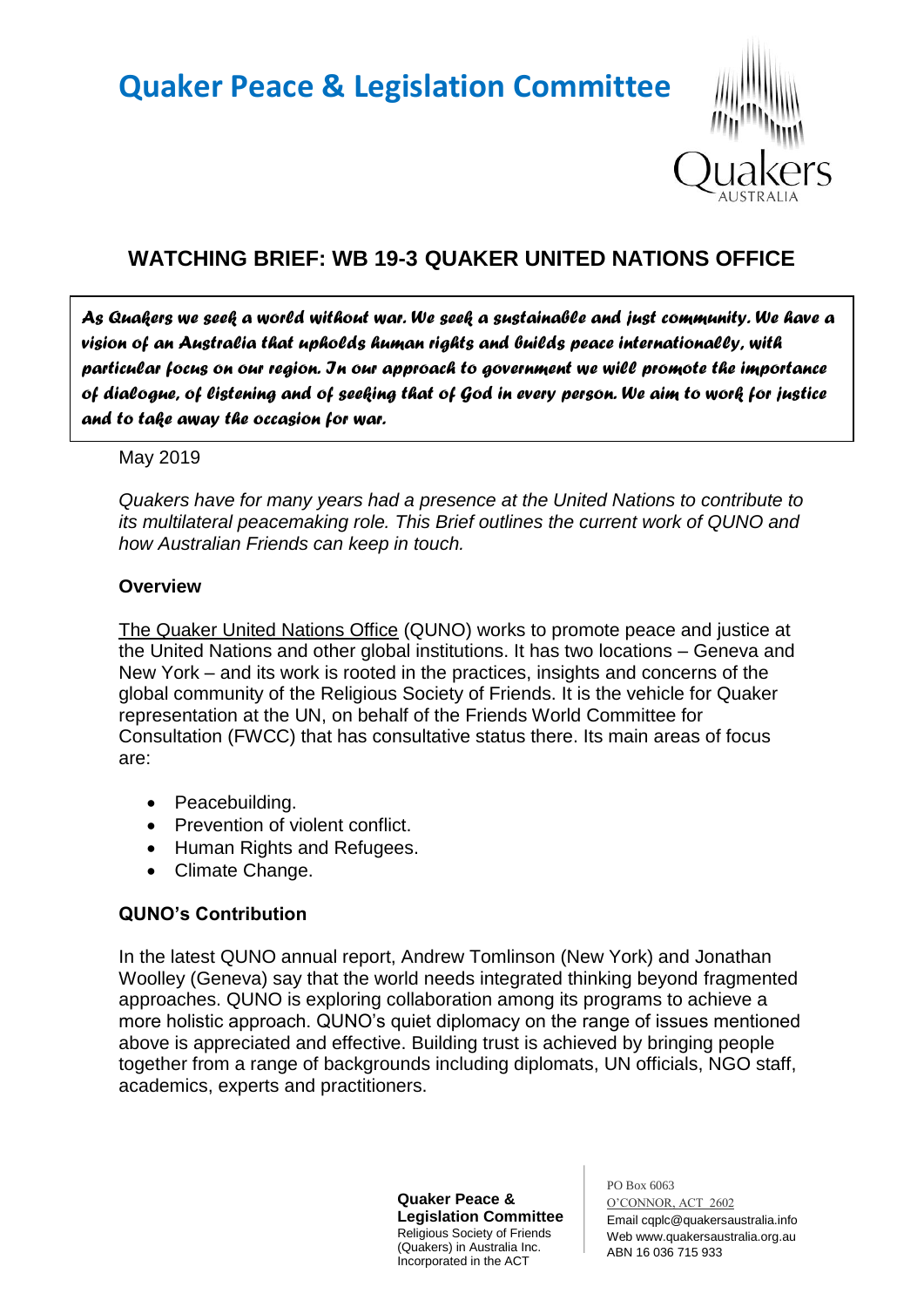QUNO has made a difference in several ways in recent years – its work on child soldiers led to the topic getting onto the UN agenda for the first time; its attention to disarmament has helped underline the destabilising impact of weapons; and its work on the Sustainable Development Goals (SDGs) led to a global commitment to foster peace, justice and inclusion in development initiatives. Its publications, drawing on expertise in different fields, has brought policy makers important information and insights on peacebuilding, conscientious objection to military service, human rights of children of prisoners, climate justice, food security, equity and sustainability. It engages young people from around the world through yearlong appointments as Program Assistants, and through an annual summer school in Geneva about the UN and its agencies.

### **Areas of Work**

(a)Human Rights and Refugees. QUNO seeks to bring the concerns of marginalized groups to the United Nations. Its recent focus has been on migrants' human rights, and the children of those incarcerated and/or executed. There is a special focus in 2019 on the World Congress against the Death Penalty. QUNO helped to develop the recently agreed Global Compact on Migration and is working for its implementation (Australia has so far refused to sign up to this). The other area of ongoing work is closing the gap between international norms and national policies on conscientious objection to military service.

(b) Peace and Disarmament. QUNO aims to integrate peacebuilding and human rights on the ground throughout the UN system. It wants to see the periodic reviews of member states on human rights include peacebuilding potential. It will continue to offer informal spaces for dialogue on nuclear disarmament to build trust as a prelude to the 2020 Non-Proliferation Treaty review conference.

(c) Climate Change. QUNO seeks to strengthen rights-based climate policies to protect vulnerable communities, has published a toolkit for urgent action, and done a review of the IPCC report on global warming. It is encouraging global recognition of the right to a healthy environment, and will use its quiet diplomacy in the negotiations under the UN Framework Convention on Climate Change. QUNO supports Quaker Earthcare Witness (North America) as an accredited body at UN climate negotiations.

(d) Peacebuilding. QUNO has a focus on supporting the UN Secretary-General's 2030 Peace Agenda, through ensuring that the voices of civil society are heard in relevant meetings and agencies. It is a co-facilitator of the Civil Society-UN Prevention Platform. It provides opportunities for dialogue on the links between the Sustainable Development Goals (SDGs) and the prevention of violent conflict. QUNO hosts annual peacebuilders' retreats to enable communal reflection, and uses its informal meetings at Quaker House to help build diplomats' peacebuilding skills.

(e) Other. QUNO works with the American Friends Service Committee (AFSC) in dialogues with Swiss and Chinese academics on peacebuilding approaches; sends